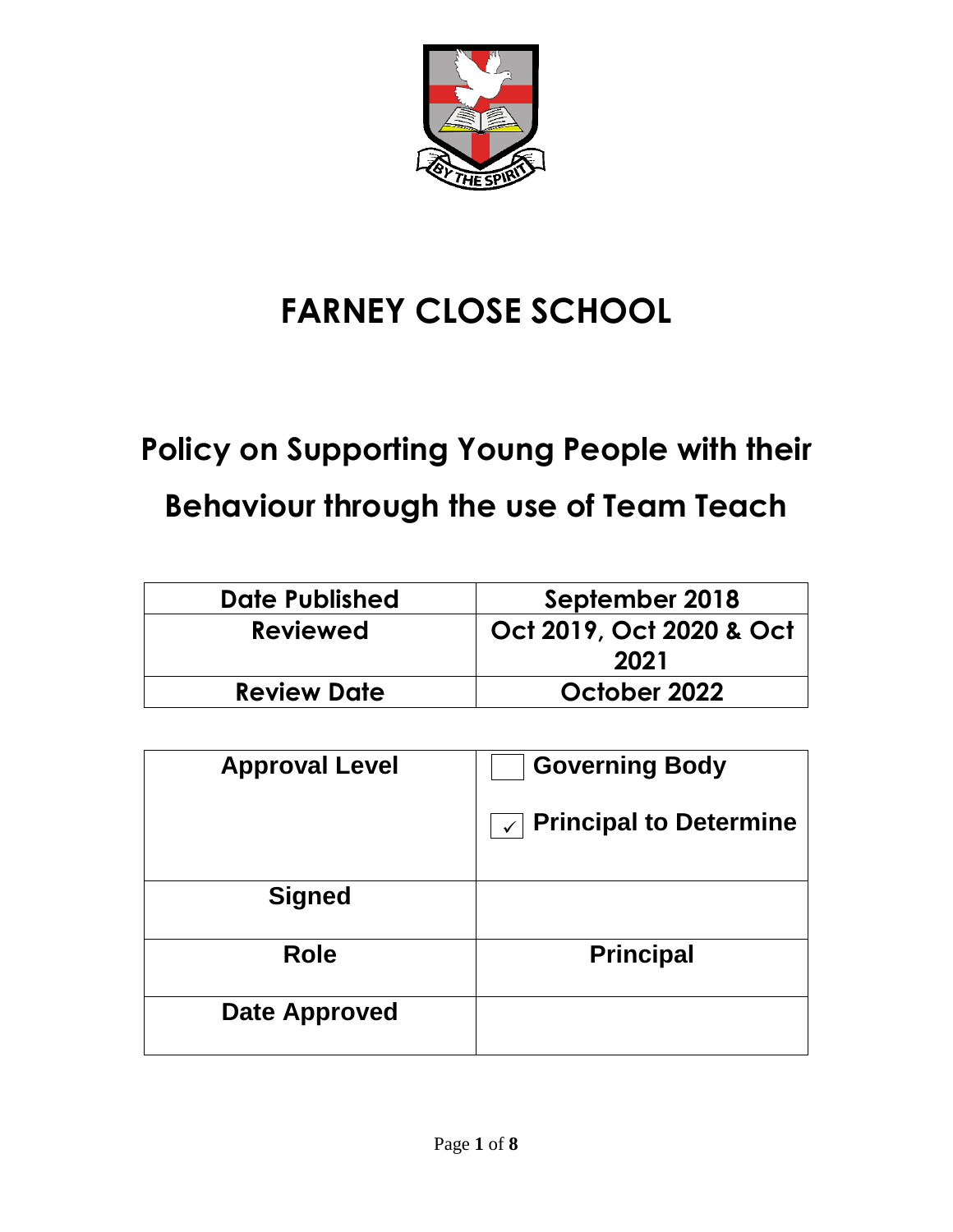# **This Policy should be read in conjunction with:**

- Rewards and Sanction Policy
- Behaviour Policy including statement of behaviour principles

#### **How was the school statement and policy developed?**

This policy, practice and procedure was formulated with due regard to best practice and advise from Team Teach, who are the schools preferred providers for training and guidance, and the guidance on physical interventions (PI) published by the DFE and the Department of Health. The Statement and policy will be reviewed on an annual basis.

# **Why might Care and Support of young people be necessary?**

Children who social, emotional and mental health needs will sometime go beyond the boundaries of acceptable behaviour, either in the social or school environment. All members of staff trained in Team Teach are able to help young people identify that some of their behaviour can be unacceptable and aim to assist them in identifying this and find strategies to help change. Inevitably, this is not always be successful and there are occasions when young people can put themselves into situations where they may need to be held.

# **What is the aim of the school on Care and Support?**

It is always the aim of the school to use physical intervention in a planned way for those young people who have this recorded as part of their individual risk assessment and as a last resort when working with other young people who will not respond and where staff have exhausted other strategies to deescalate the situation using such skills as diversion, de-escalation, diffusion, negotiation and using positive established relationships.

# **What legal guidance is there on the matter?**

Members of staff are only authorised to physically intervene under the guidelines. The principles of intervention are:

- ➢ Where a young person is attacking another young person or member of staff or where young people are fighting.
- ➢ Where a young person who is about to, or is engaged in, deliberate damage or vandalism to property/ belongings (including their own property).
- ➢ Where a young person is causing, or at risk of causing, injury or damage by accident through rough play, or by mis-use of dangerous materials or objects.
- ➢ Where a young person runs off from class or tries to leave site and is at risk or will put others at risk.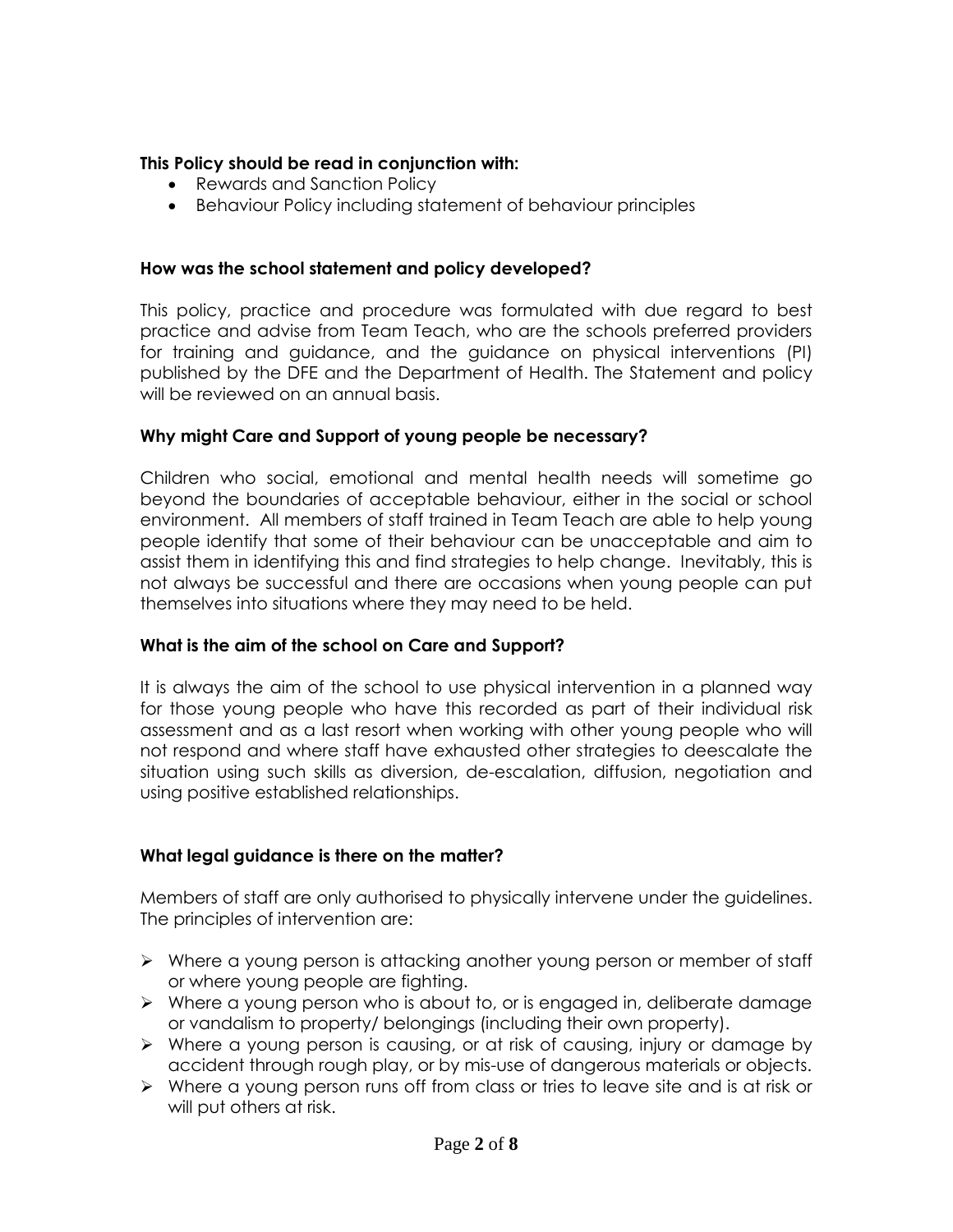The use of physical intervention must be always only be used as a very last resort. It is the aim of the school to consistently implement its behaviour management policies and procedures, thereby creating a climate of high expectations in behaviour and stability.

# **How does the school differentiate various methods of physical intervention?**

The school uses various methods of physical intervention including escorting, holding or restraining a young person, which is only ever used as a last resort. Any type of intervention used will one taught to staff from within the Team Teach protocol. For the purpose of clarity:

**Escorting** = Guiding a young person using only a minimal amount of force. Usually it is a very short-term intervention in order to redirect a young person.

**Holding** = Situations where a child may need to be physically assisted to move or be stopped in order to prevent a situation from escalating, and who may initially show a strong, physical reluctance to cooperate. Or, where they may show a degree of resistance when being moved. Examples of holds used in this situation might include single elbow, double elbow, a shield, or a seated hold.

**Restraint** = Physical control is the positive application of force with the intention of overpowering the young person. Examples of this might include a shield to ground, or front ground recovery.

# **Is there a difference in when physical intervention can be used during the school day and residential time?**

Yes. Physical intervention cannot be used as a means of compliance in residential time. This element is related to the section on physical intervention being acceptable in the school day based on young person behaviour that is deemed to be prejudicial to the maintenance of good order and the education of others.

#### **If it is necessary to hold a young person, what guidelines should be followed?**

- ➢ Wherever possible, always warn the child gently but firmly that you are about to take physical action BEFORE taking that action in order to provide them with a final opportunity to take self-control and to avoid the necessity to be held or restrained.
- ➢ Always act in a calm and controlled manner. If you feel that you are losing your temper the professional thing to do is to call in someone else and remove yourself from the situation.
- ➢ Whenever possible more than one member of staff should be involved in any incident requiring the use of physical holding. This requires less strength and is less likely to cause injury to any party or allegation.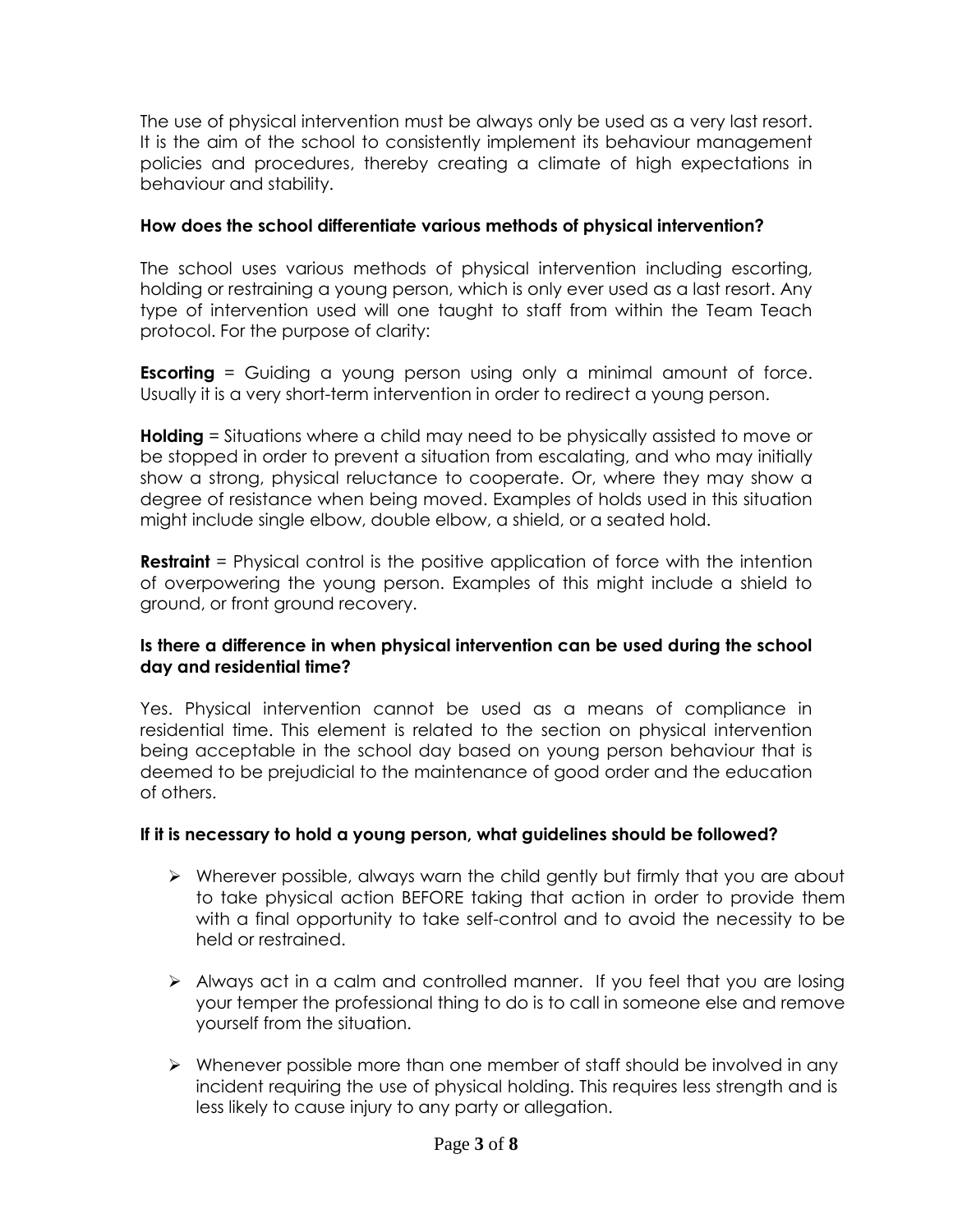- ➢ Always ensure that physical intervention is appropriate before implementing such action and that you have tried to de-escalate the situation by all other possible means.
- $\triangleright$  If you require further support, send for assistance as soon as possible.
- ➢ Any member of staff who encounters a colleague involved in a holding or restraint of a child must offer assistance even in apparently "calm" situations.
- ➢ There can be occasions when direct intervention may be felt to undermine a colleague's "credibility". Immediate action, however, protects the welfare of both colleague and child.
- ➢ In every case, no more strength should be used, nor time taken up, than is necessary to achieve the objective. The child should regularly be offered the opportunity of exercising his/her own self-control and hands on contact should cease at the earliest opportunity.

The following procedures must be adhered to following any incident of physical intervention:

- $\triangleright$  Allow the child time to calm. Offer a drink or a walk away from the scene of the holding unless you feel to allow this would place others at risk.
- $\triangleright$  When the child is ready allow them to talk to the person of their choice about the incident. Ensure that they are uninjured and offer the opportunity for a body check, which should be recorded on the Holding/Restraint form. If the child is injured, ensure that they are given appropriate medical attention.
- $\triangleright$  Assist the child in completing their section on the PI form or allow them to complete their own if they would prefer. It is really important to gather their views with particular reference to seeing if there is a way that they feel they could have been supported differently.
- ➢ The member of staff who 'led' the holding must complete an incident form which are found on CPOMs and ensuring that the section confirming that this was a PI is clearly identified. Those who supported or observed must also complete their report on the same document once the lead holder has opened the form.
- ➢ The lead holder must ensure that the SRSCW responsible for Holdings is aware of the incident so that they can complete the remainder of the form. He/she will in also ensure that the young person's parents / carers / Social Worker have been informed.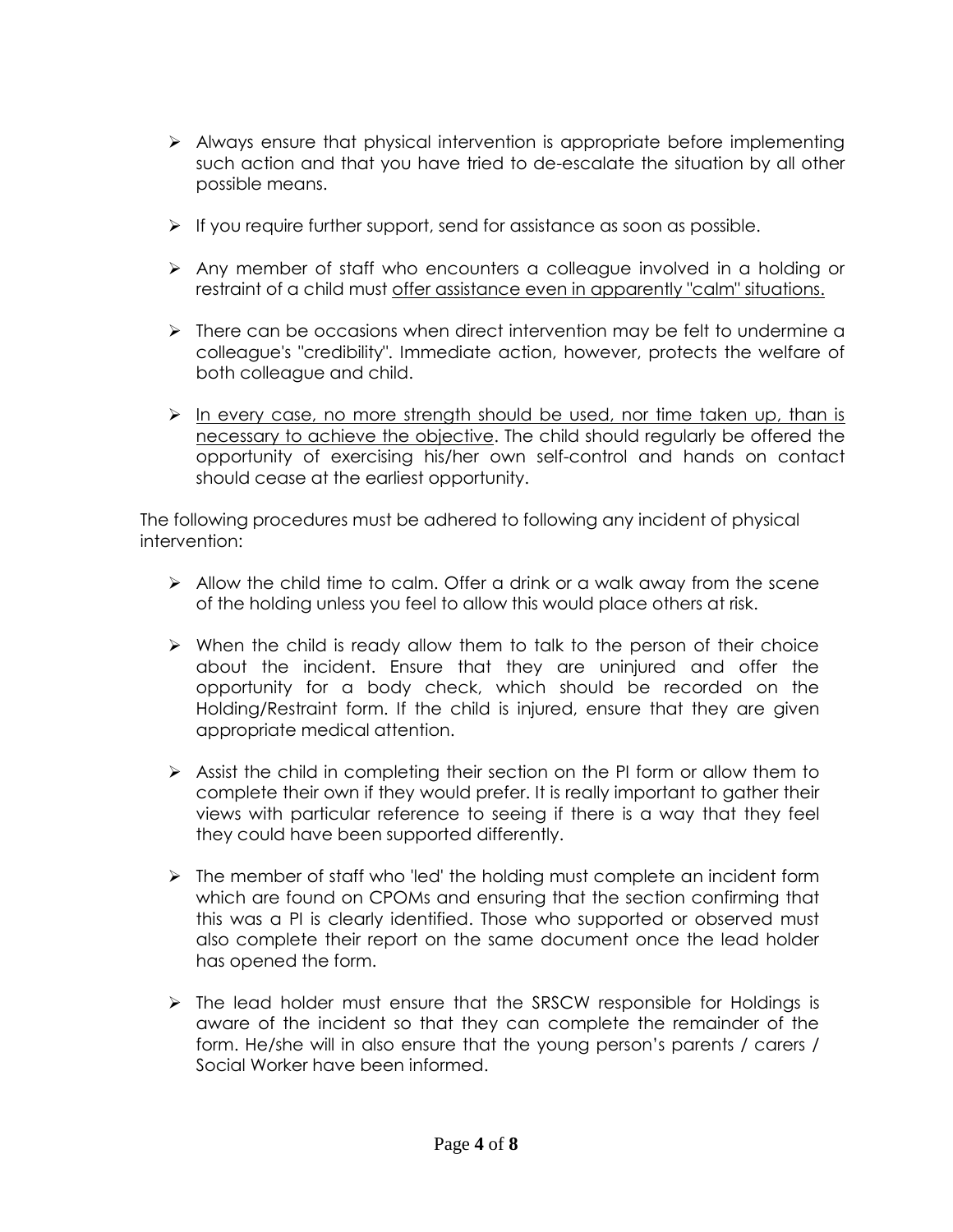- ➢ Staff involved in the incident will be seen by the relevant SRSCW to reflect on the incident, looking at how they feel about the incident and if any lessons or new strategies can be taken from it.
- ➢ On completion of the CPOMs form, a hard copy of the report will be taken from the system, completed and placed on Physical Intervention File. The form is only complete once the young person has signed and commented (if they agree to), and the PI has been fully reviewed by the adult named as having responsibility for overseeing PIs. The incident will then be "closed" on CPOMs.
- ➢ All Positive Handling Forms are to be completed before the member of staff goes off shift or at the latest within 48 hours of the incident.

#### **What Positive Handling Strategy has the school chosen to train staff in when using care and support of young people?**

The school has chosen to use the **TEAM TEACH** Approach when dealing with incidents that require the use of physical intervention or restraint because of its provenance in other similar schools and its emphasis on de-escalation techniques and planned and staged methods of intervention. All members of staff who have successfully completed a 12-hour course in Team Teach are authorised by the Principal to hold and physically restrain young people using reasonable force adhering to the **TEAM TEACH** protocol in all incidents where physical intervention and restraint are used.

In fulfilling this responsibility, Farney Close will train all members of staff who are authorised to physically intervene and restrain young people. The training provided will follow the **TEAM TEACH** Approach, using the accredited manual and school-based instructors who have been trained to **TEAM TEACH** Advanced and Intermediate Instructor Level. The school will also ensure regular refresher training for authorised staff on a termly basis in school and will at the same time ensure that school-based instructors have their training kept up to date. All new members of staff coming into the school will receive induction training in **TEAM TEACH.**

#### **How will incidents of Care and Support be documented and monitored?**

All incidents where physical intervention or restraints are used will be thoroughly documented, recorded and reviewed, following the guidelines outlined in the policy.

Where parents, referring agencies or young people wish to make a complaint, they should do so using the school's Complaints Procedure or, if it is felt necessary, the local area Child Protection/Safeguarding procedure should be activated through MASH, (See Farney Close Safeguarding Policy).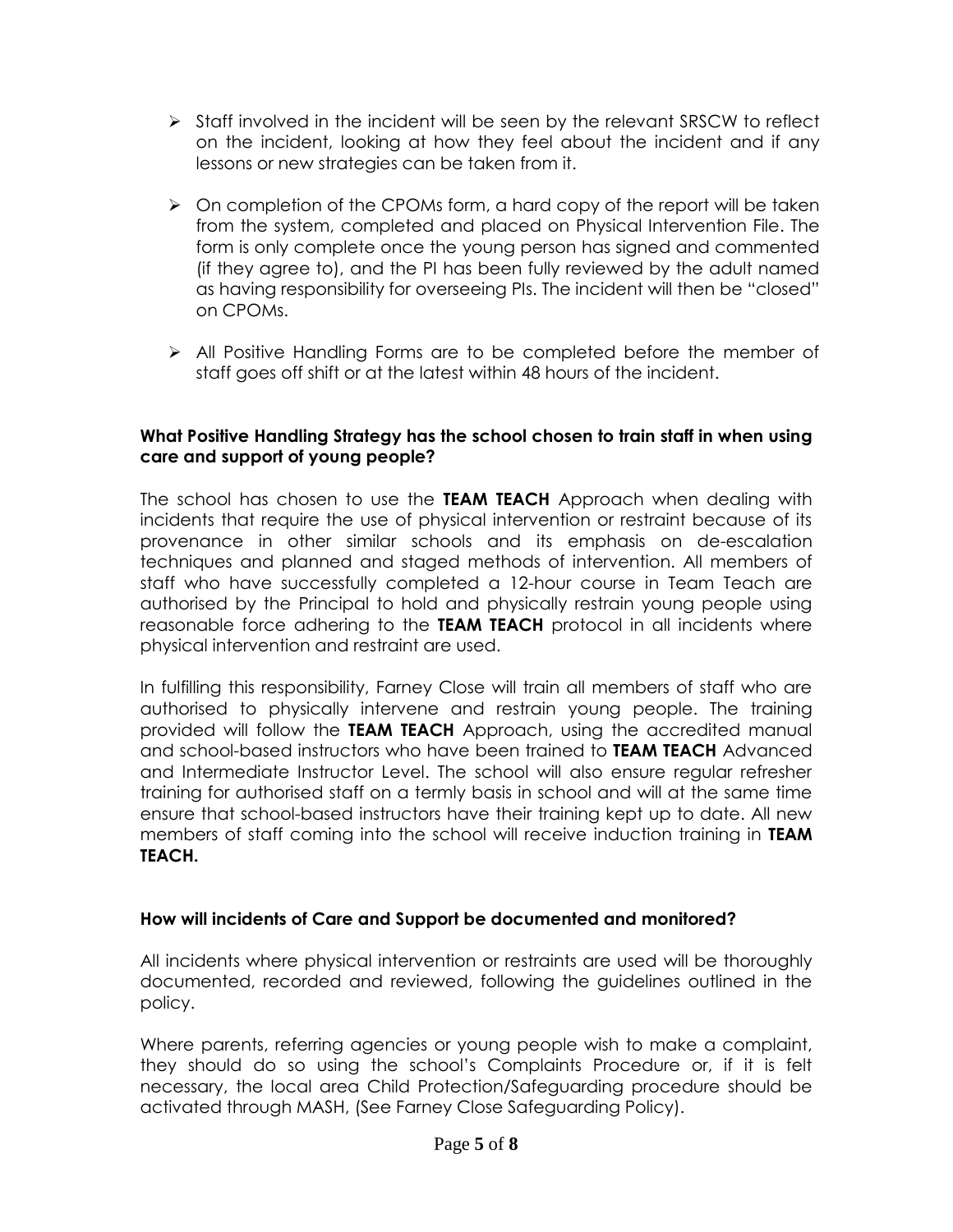#### **What advice are the staff directly given to assist them when dealing with Care and Support incidents?**

The following advice reinforces the notion that effective care and control is exercised on the basis of good personal and professional relationships between adults and young people. It also recognises that Farney Close can only operate positively in an atmosphere of **staff** control, where the children feel safe and the staff are secure.

# **DO:**

- ➢ Do employ de-escalation techniques to diffuse difficult situations. See Team Teach Manual.
- ➢ Do keep any promises made to young people.
- ➢ Do be consistent.
- $\triangleright$  Do, when dealing with a young person with whom you may be unfamiliar, consult with staff who know the young person whenever possible.
- ➢ Do, wherever possible before taking any action, communicate clearly and effectively your intentions to the young person.
- ➢ Do support your colleagues. If you do not agree with their actions or decisions discuss this with them afterwards - but not in front of young people. However, where you strongly believe that a colleague's actions may put a young person or others at risk, make this known clearly, offering and advisable alternative.
- ➢ Do, whenever possible, allow a cooling-off period before carrying out a final course of action.
- ➢ Do be aware of where young people are and what they are doing.
- ➢ Do, as often and as quickly as possible, praise good behaviour and performance.
- ➢ Do impose appropriate, fair and effective sanctions when sanctions are necessary.
- ➢ Do be aware of rewards and sanctions that are in existence and support their application.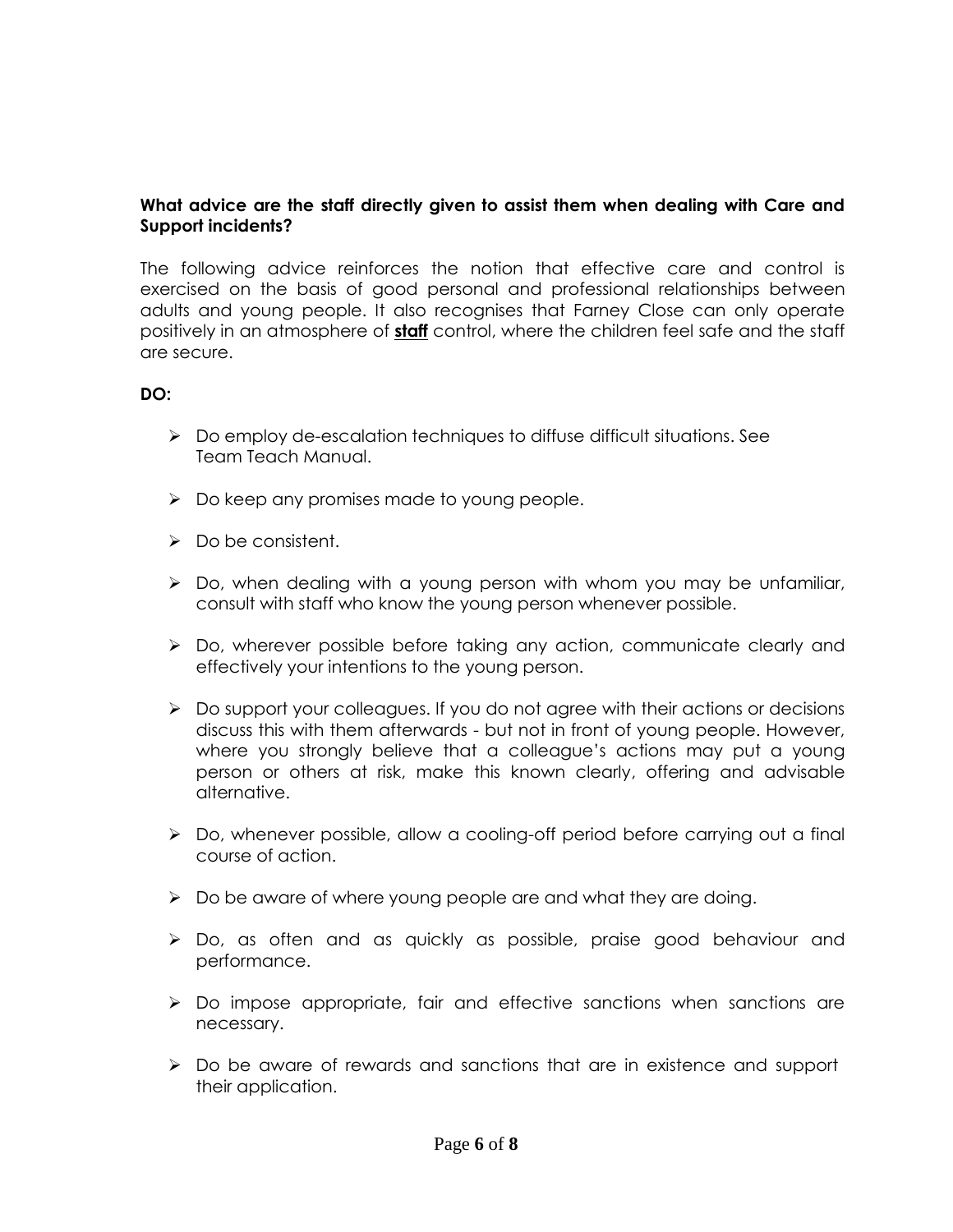- ➢ Do identify bullies they cause untold damage to your control.
- $\triangleright$  Do say "No" if it is appropriate.
- ➢ Do remember that our young people experience social, emotional, and mental health difficulties. At times they will not behave reasonably, normally, or rationally.
- ➢ Do accept that you can be wrong and be prepared to admit it to the young person.
- $\triangleright$  Do learn from your mistakes.
- ➢ Do be confident. Let your voice and manner make it clear that you fully expect the child to do as you ask. Beware of arrogant over-confidence that can be very provocative.
- ➢ Do ask yourself if a young person is manipulating you.
- ➢ Do ask question yourself and reflect on your practice.
- $\triangleright$  Do be open and honest with young people.
- ➢ Do be aware of the importance of forward planning and preparation.
- ➢ Do be aware that your personal mood can affect the atmosphere.
- ➢ Do be tolerant.
- ➢ Do read relevant logs when coming on duty.
- ➢ Do be aware of where your colleagues are, what they are doing and their possible vulnerability.
- ➢ Do keep parents and other agencies informed of young people's progress whether positive or negative. Always check with a Senior manager before doing this.

#### **DO NOT:**

- ➢ Don't make a promise you cannot or will not keep.
- ➢ Don't avoid appropriate confrontation at whatever level.